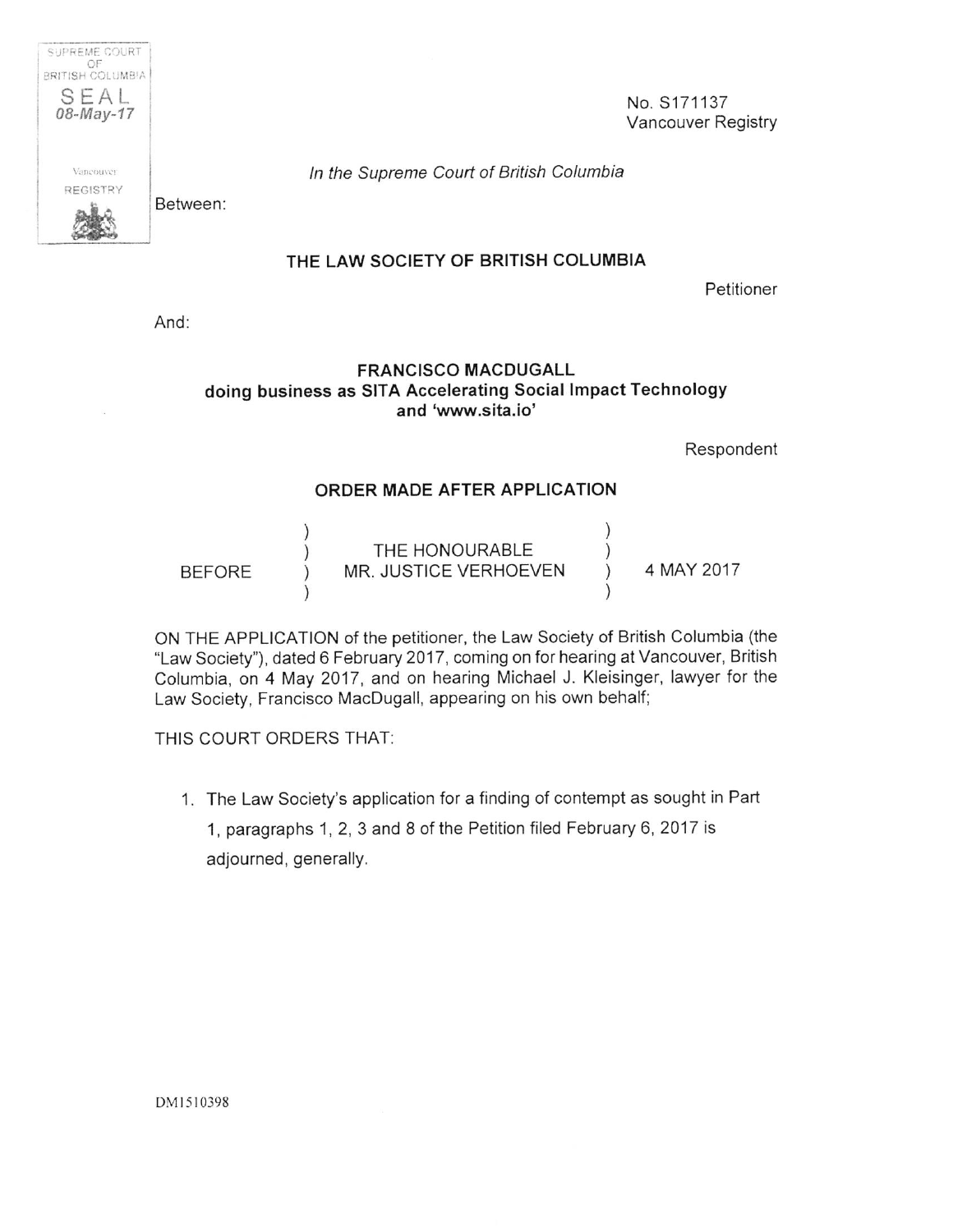- 2. Until such time as he becomes a member in good standing of the Law Society, Francisco MacDugall doing business as SITA Accelerating Social Impact Technology and 'www.sita.io' ("Mr. MacDugall") is permanently prohibited and enjoined from engaging in the practice of law as defined in section 1 of the *Legal Profession Act,* S.B.C. 1998, c.9, including:
	- drawing, revising or settling (a)
		- (i) a petition, memorandum, notice of articles or articles under the *Business Corporations Act,* or an application, statement, affidavit, minute, resolution, bylaw or other document relating to the incorporation, registration, organization, reorganization, dissolution or winding up of <sup>a</sup> corporate body,
		- (ii) a will, deed or settlement, trust deed, power of attorney or a document relating to a probate or <sup>a</sup> grant of administration or the estate of a deceased person, or
		- (ii) an instrument relating to real or personal estate that is intended, permitted or required to be registered, recorded or filed in a registry or other public office;
	- agreeing to place at the disposal of another person the services of a lawyer; (b)
	- making an offer to do anything referred to above; and (c)
	- making a representation that he is qualified or entitled to do anything referred to above, (d)

for or in the expectation of a fee, gain or reward, direct or indirect from the person for whom the acts are performed.

3. Until such time as he becomes a member in good standing of the Law Society, Mr. MacDugall is permanently prohibited and enjoined from commencing, prosecuting or defending a proceeding in any court, except when representing himself as an individual party to a proceeding, acting without counsel, solely on his own behalf.

DM 1510398